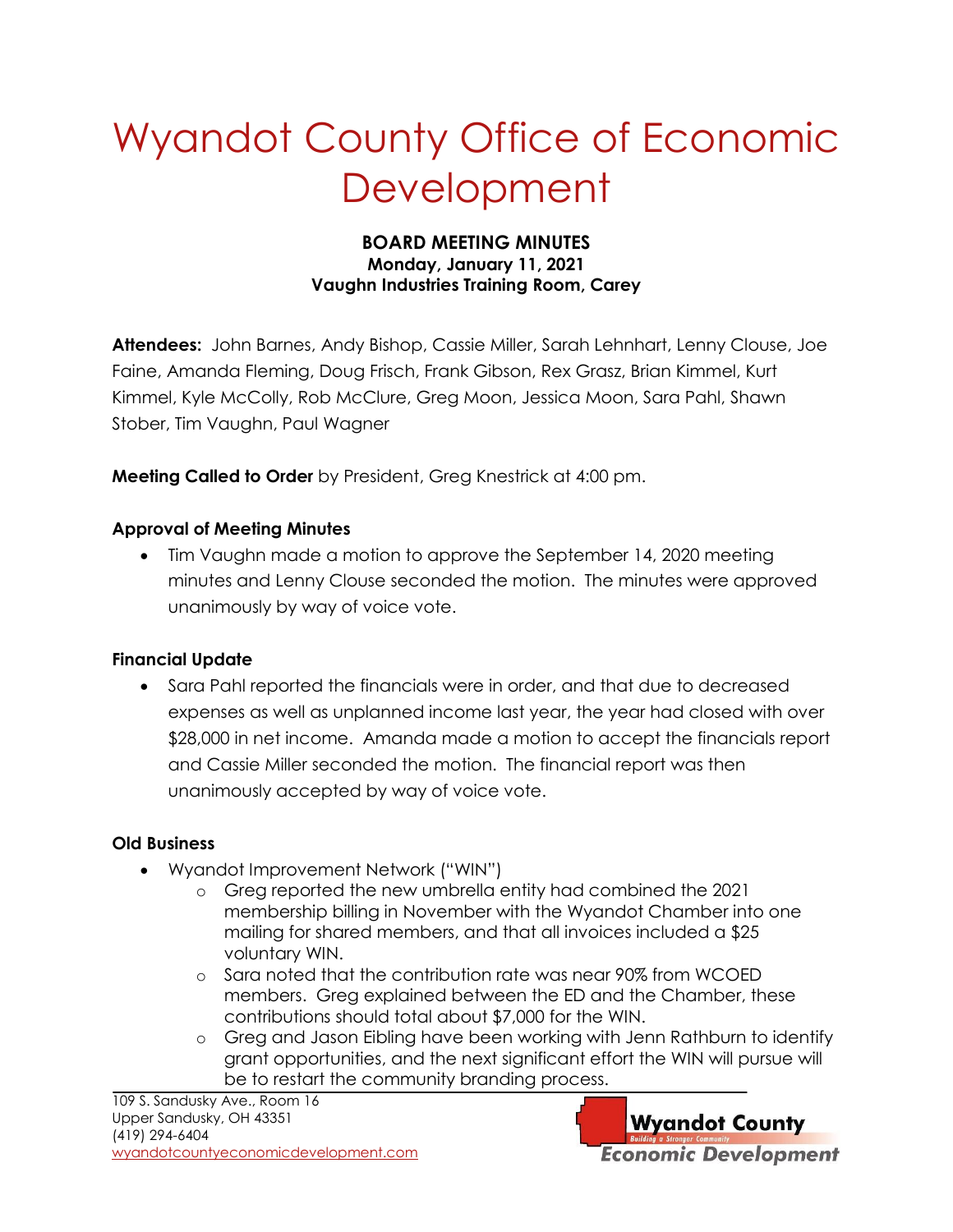- Initially the Village, City, and County were planning to split the cost of this project, but due to the ongoing effects of COVID the WIN will be combining more funding sources to make it possible.
- Outreach is currently happening to the top branding 2 consultants that submitted proposals, and the WIN is requesting the project be done in phases so it can pay as we go.
- This will allow us to get the project underway, and give time as all the funds needed are secured.
- o Greg also shared that the Downtown Market Area Analysis for both Carey and Upper Sandusky were in the draft phase.
	- A community assessment tour, or a walkthrough of the downtown area, was completed in Upper Sandusky, which inventoried properties available as well as different needs and opportunities. Greg then coupled those findings with actual demographic and market data for the defined areas to draw findings and conclusions.
	- **Both of these reports are awaiting finalization before being** released. The WIN wants to make sure stakeholders from each of the communities had time to review.
	- Once completed, hopefully by the end of February, they will be shared with the WCOED as well as widely within the county.
- Project Updates
	- o Sheriden Subdivision
		- John Barnes shared an update on the Villas at Sheriden
			- The 16 duplexes, or 32 units, include 24 two bedroom and 8 – single bedroom (970 sq. ft.) unites.
			- Each unit features kitchen appliances, a two car garage, and zero entry.
			- Utility infrastructure is currently under construction for the project.
			- John noted the waiting list is already filling up with people currently from Delaware to Tiffin.
	- o Koehler Trust Property Development
		- Greg shared an update on the 146 acre property on the north end of Upper Sandusky, which is planned as the "phase 2" of the Columbus-Toledo Midway Industrial Park..
		- Kyle added that the City of Upper Sandusky approved bidding out the work in early December, and the final bid came back in well under estimate at \$280,000. Work on the project began last week, and is expected to take around 40 days.
		- Greg added that AEP reimbursed the WCOED for a Phase 1 environmental site assessment late last year (valued at \$4,900), and was completed with no adverse findings.
		- This allowed Greg to move the project into the Ohio Sites Inventory Program of JobsOhio. JobsOhio responded that it wanted to cover the remaining site due diligence studies needed to make this a state certified development site.

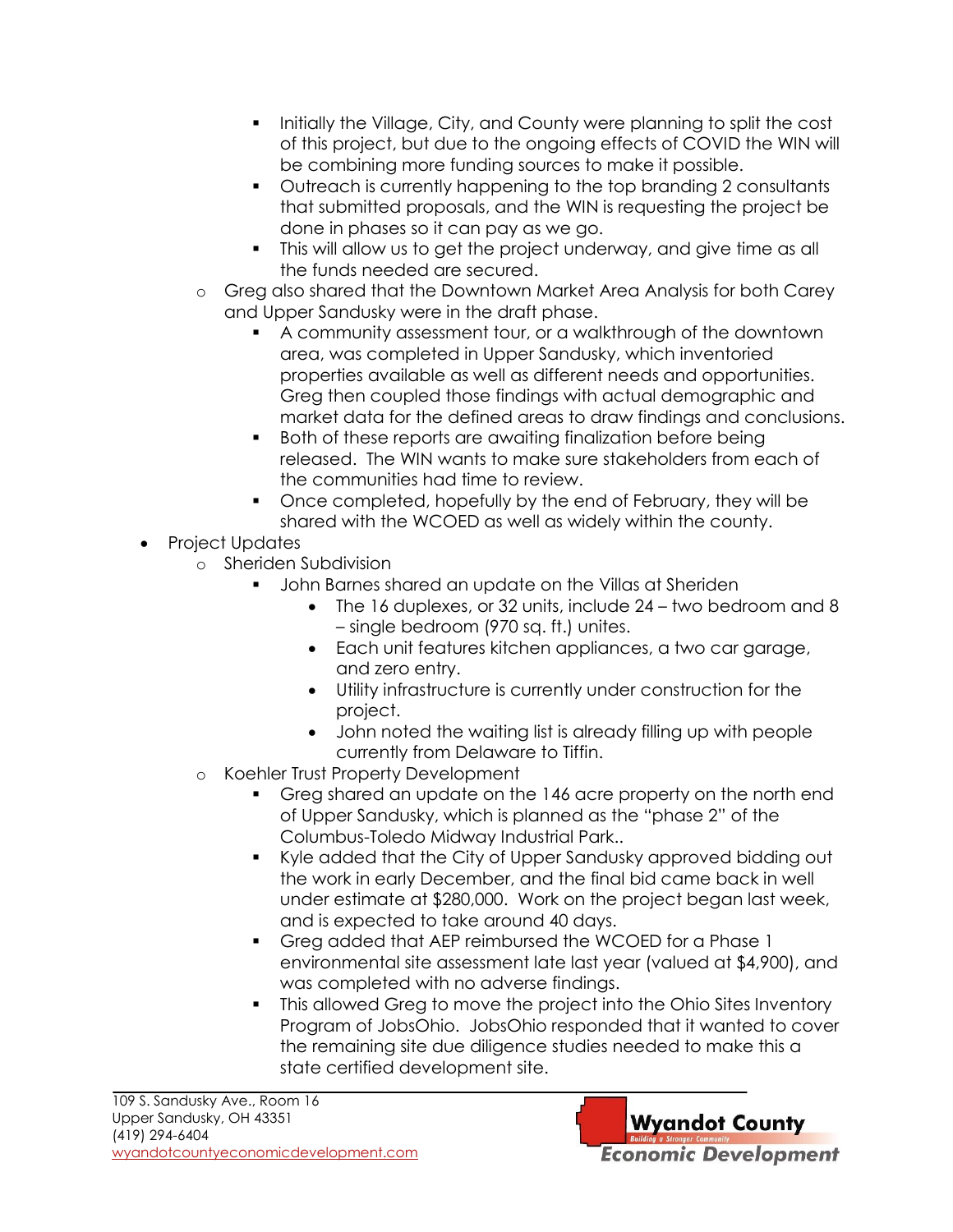- Over the past month, those studies have begun moving forward and include items such as: a Preliminary Appraisal, Geotechnical Report, Surface Water Delineation, Phase I Cultural Resources Study, Threatened and Endangered Species Study, Utility Infrastructure Assessment, and Constraints to Development Site Assessment.
	- The total value of this work is over \$71,000.
- Greg explained that if all the findings will come back clear, this property will be on the verge of becoming a state certified site, which would be the first we've ever had and the best site we could possess.
- o Comprehensive Economic Development Strategy (CEDS)
	- Greg explained he is still waiting on final word from the US Economic Development Administration for grant funding to move this project forward.
	- The CEDS involves Wyandot, Crawford, Richland, and Ashland counties. Regularly a 50:50 match, the CARES Act bolstered grant funding to an 80:20 match for proposed 4-county CEDS costing total of \$90,000, or in other words \$4,500 per community.
	- On Dec. 2<sup>nd</sup>, the Center for Regional Development received a request for a Merits Further Consideration (MFC) Letter from the EDA informing us our application was selected for further consideration. That was submitted the same week.
	- On Friday the CRD again followed up with the EDA, and who said a number of applications are in the final legal review phase. They sent in a specific inquiry on our application, which did not get a response as of yet.
- Project Lead Tracking
	- o Over the past two months the WCOED received 2 new building leads and 2 new site leads.
	- o Greg explained the graph provided on the agenda showing trends of the total annual project leads over the past few years, and a decrease for 2020.

#### **New Business**

- 2021 Officers
	- o Greg announced that: Greg Knestrick assumes the role of President, Rex Grasz moves into the role of Past President, Sara Paul accepted the position of Treasurer, and Andy Bishop was the sole nomination for Vice President, and accepted the position.
	- o Doug Frisch, who had assumed the role of Secretary since this office was founded has stepped away this year, and no nominations had been received.
		- **John Barnes stated he was willing to serve in the Secretary** capacity. Jessica Moon made a motion to nominate and appoint John Barnes as Secretary, and Lenny Clouse seconded the motion.

**Wyandot County Economic Development**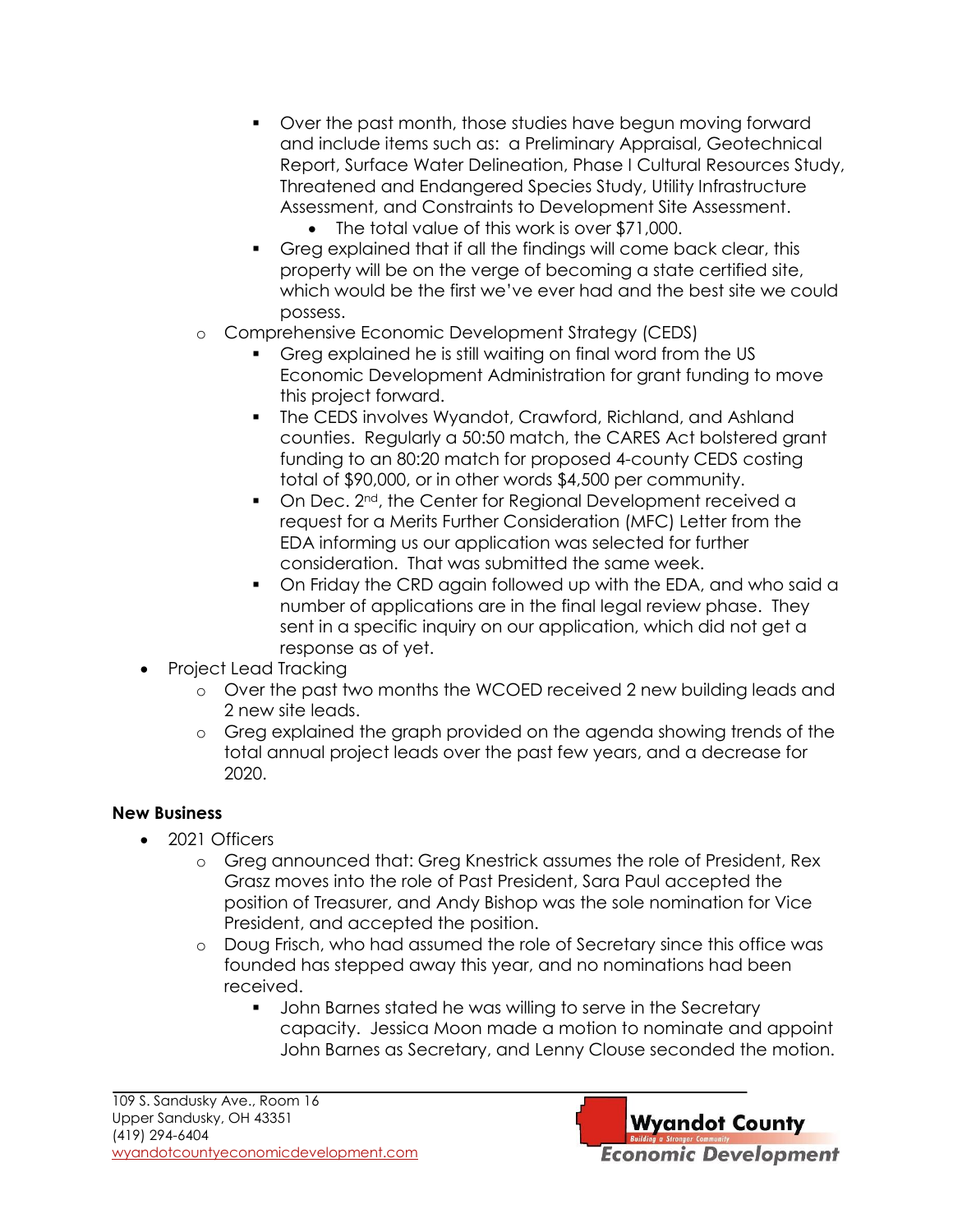No other nominations were made, and the motion was passed unanimously by way of voice vote.

- 2021 Budget Approval
	- o Greg and Sara provided a brief overview of the proposed 2021 budget that was shared with the membership. It was noted that the projected expenses were based on the previous 3 years' actual expenses, and there were no major revisions to any of the line items from 2020.
	- o Lenny made a motion to approve the budget as presented, and John Barnes seconded. The motion was then approved unanimously by way of voice vote.
- New Members
	- o Greg announced that Freedom Caregivers joined as a gold level member, and would be represented by company president Jason Eibling.
	- o AEP Ohio also rejoined the organization at a silver level status, and will most likely be represented by John Recker.
- Upper Sandusky Planning & Zoning
	- o Greg explained that Dave Westbrook, the current planning and zoning administrator for the City, is retiring at the end of February.
	- o Since learning of this, there have been discussions between the City and County about the possibility of Wyandot Regional Planning assuming those responsibilities.
	- o This would be a contractual relationship between the City and County, which Greg believes he and Elaine do have the ability to take on.
		- The contract would be able to be terminated within a couple months if the workload was much greater than anticipated
	- o Greg and Kyle explained some of the advantages of Regional Planning, Economic Development, and City Planning and Zoning operating out of the same office. Among other things:
		- **If would provide a cost effective solution for the City,**
		- **More efficiency for business development (many services under** one office, and
		- **Economic Development would have firsthand knowledge of** activity within the City.
	- o Greg wanted to make sure the WCOED Board did not have any hesitation or opposition to this proposed agreement before pursuing it further, and the consensus from those that provided comments was that it made sense.

#### o **\*\*\*EXECUTIVE COMMITTEE VOTE\*\*\*:**

 Following the meeting, Jessica Moon, Esq., advised that the organization may want to take a formal vote for approval on the matter. Even though the WCOED will not be allocating additional funds or directly entering into a new contract, a portion of its Executive Director's time will be consumed by these new duties.

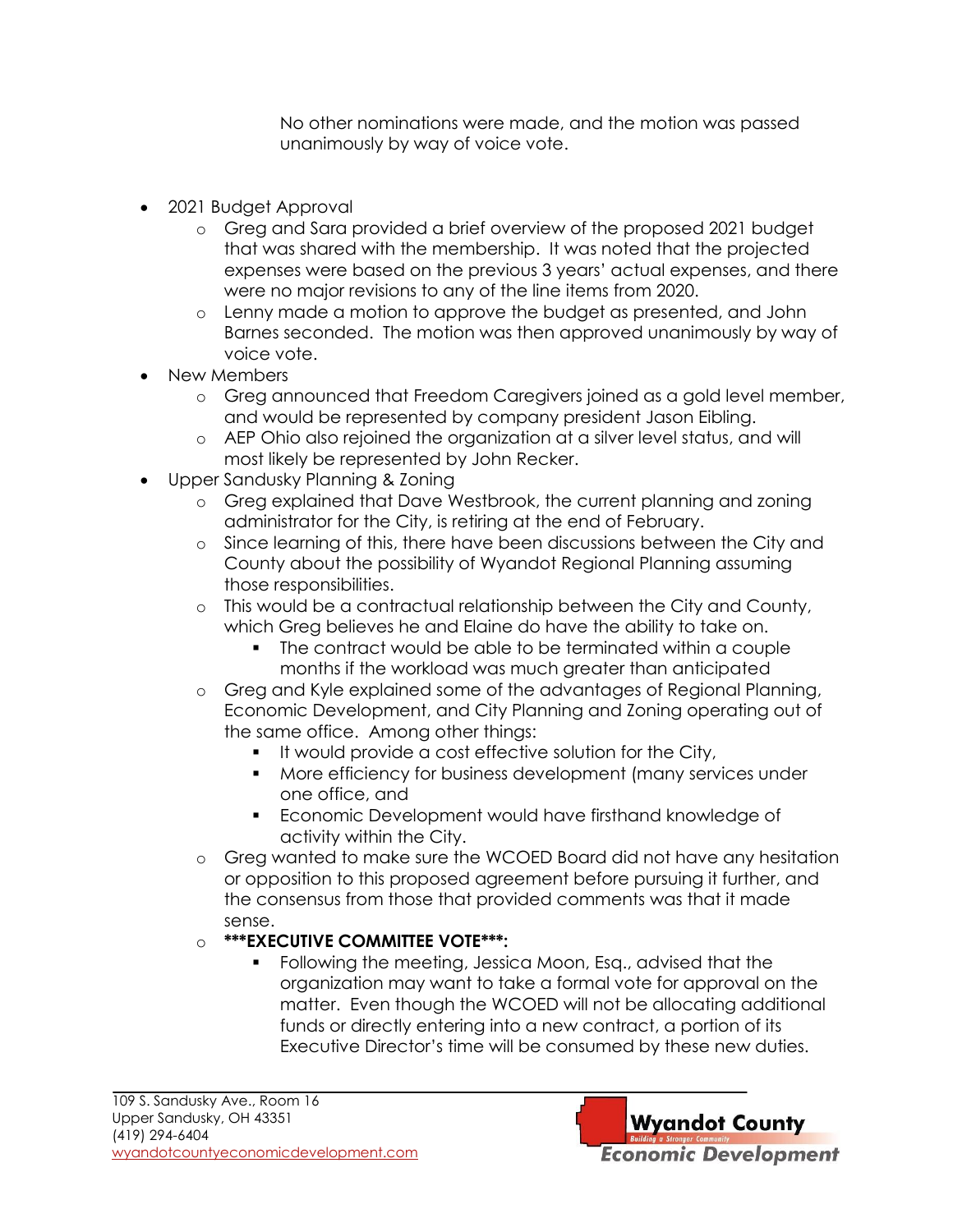- In response, on January 12, 2021, by means of email communication, the Executive Committee took action per ARTICLE V, SECTION 3 of the WCOED Bylaws, which states it has the authority "to transact the business of the Corporation between regular meetings, making decisions which cannot wait for regular Board meetings."
	- Greg Knestrick made a motion to approve the shared time needed of the WCOED Executive Director for the City Planning and Zoning duties to be carried out under the proposed contractual agreement among the City of Upper Sandusky and Wyandot County. Andy Bishop seconded the motion, and the motion was approved by majority vote via electronic means.
- New Projects
	- o Project LP
		- Greg advised that since mid-summer he had worked with NGL Supply Company, a liquid gas supplier, out of Ontario, Canada. The company was searching for a location in the area, to be its first Ohio, and had settled on an area between Carey and Sycamore along the Wheeling & Lake Erie Railway
		- **IDED THE INTERF INCO WAS EXAM** in the make this an unmanned station to transload gas from rail to truck, but the project scope increased to include a bit more infrastructure and 2 FTEs.
		- We organized discussions with the OH Rail Development Commission, who has agreed to offer the \$50,000 in grant dollars to help offset the cost of new rail siding for the project as well as up to \$500,000 in low interest loans. The total project is estimated at \$5 million, and the rail infrastructure itself is about \$470,000.
		- Greg is now considering this project a win as the company has purchased 10+ acres on CH 35 at the rail.
	- o Project EJ
		- Also since Q3 2020, Greg has been in discussions with EJ Buschur Company, which is a new entity that has now acquired the former Wannamaker Spray Drying facility on Guthrie St. in Upper Sandusky.
		- Wannamaker moved its operations into a building it owned in Lima a couple years ago.
		- EJ will again use the building for spray drying purposes, but this time for feed product ingredients, and plans to employ 8 FTEs.
	- o Others
		- Greg advised that also over the past many months, he had regular dialogue with 3 other manufacturers in the county eyeing expansion projects. All of these projects do not involve physical building expansions, but rather increased employment and significant investment over the next 3 years.
		- One of the companies has already received an offer of assistance from JobsOhio, but has yet to accept. The offer was made to help